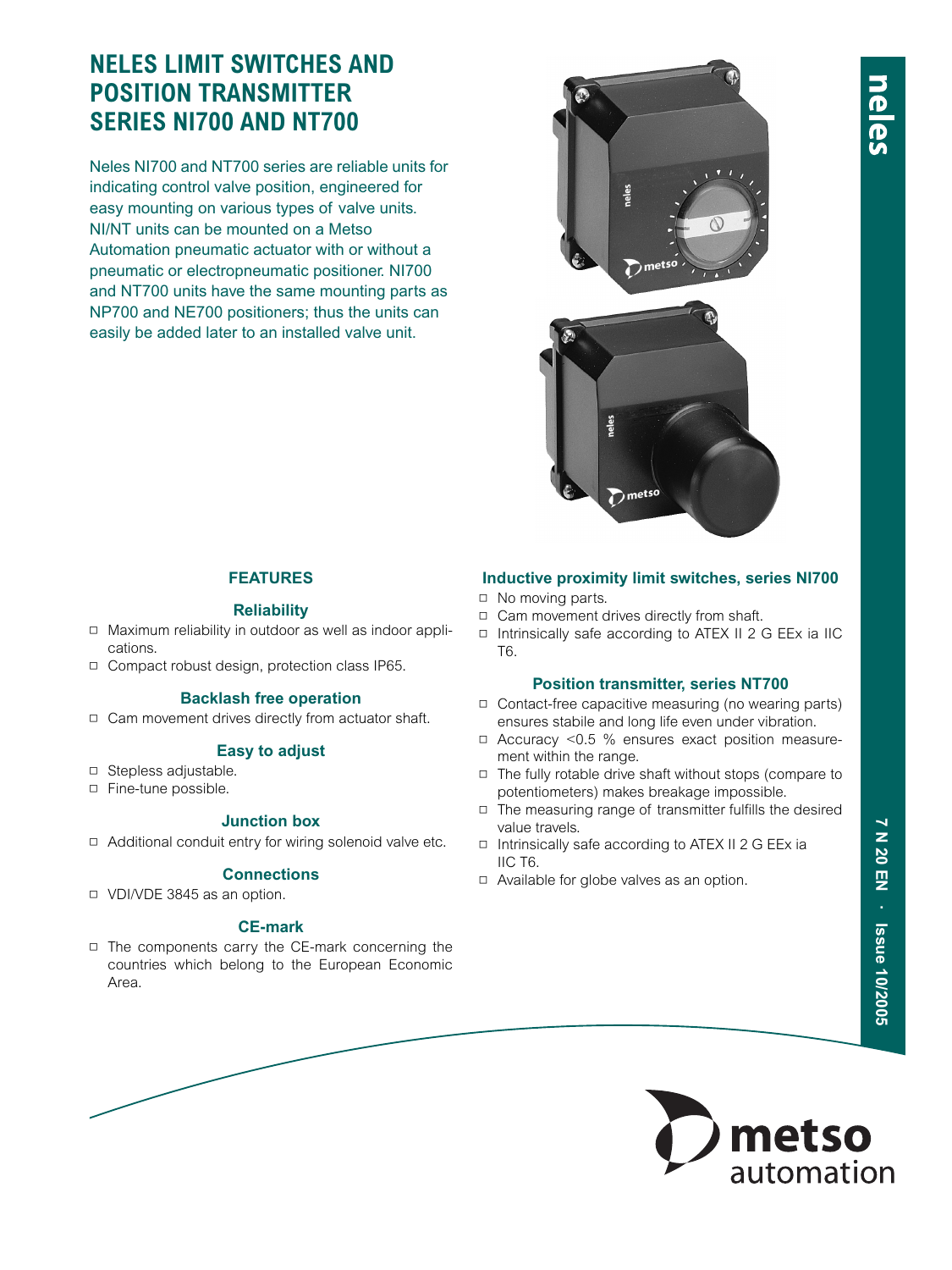#### **OPERATION PRINCIPLE**



In series NI700 limit switch units include one or two inductive proximity switches. They are activated by cams, the cam itself being directly driven by the actuator shaft.

Predetermined positions can be freely chosen within 170 degrees. The NI700 design minimizes use of moving parts, thus resulting in maximally reliable position indication in demanding ambient circumstances.

#### **Series NI700 Series NT700**



of two main parts: the differential capacitor D and the electronic circuitry E.

The transducer consists

The angular deflection (alfa) of the device to be measured is transferred to the rotor R of the differential capacitor with the aid of a mechanical coupling. It is then converted into a change

of capacitance proportional to the angle.

The generator G produces 2 square voltages of 2 kHz shifted inphase by 180 degrees. These voltages are applied to the differential capacitor.

Any change in the rotor position results in a change of current at the charge amplifier input L. This current is amplified, rectified with the synchronous rectifier S, and passes to the output amplifier V, which converts it into a load-independent DC current.

The constant voltage source  $U_H$  supplies the circuit with a stable voltage which is independent of power supply fluctuations. Zero setting and span can be adjusted with potentiometers  $P_1$  and  $P_2$ 

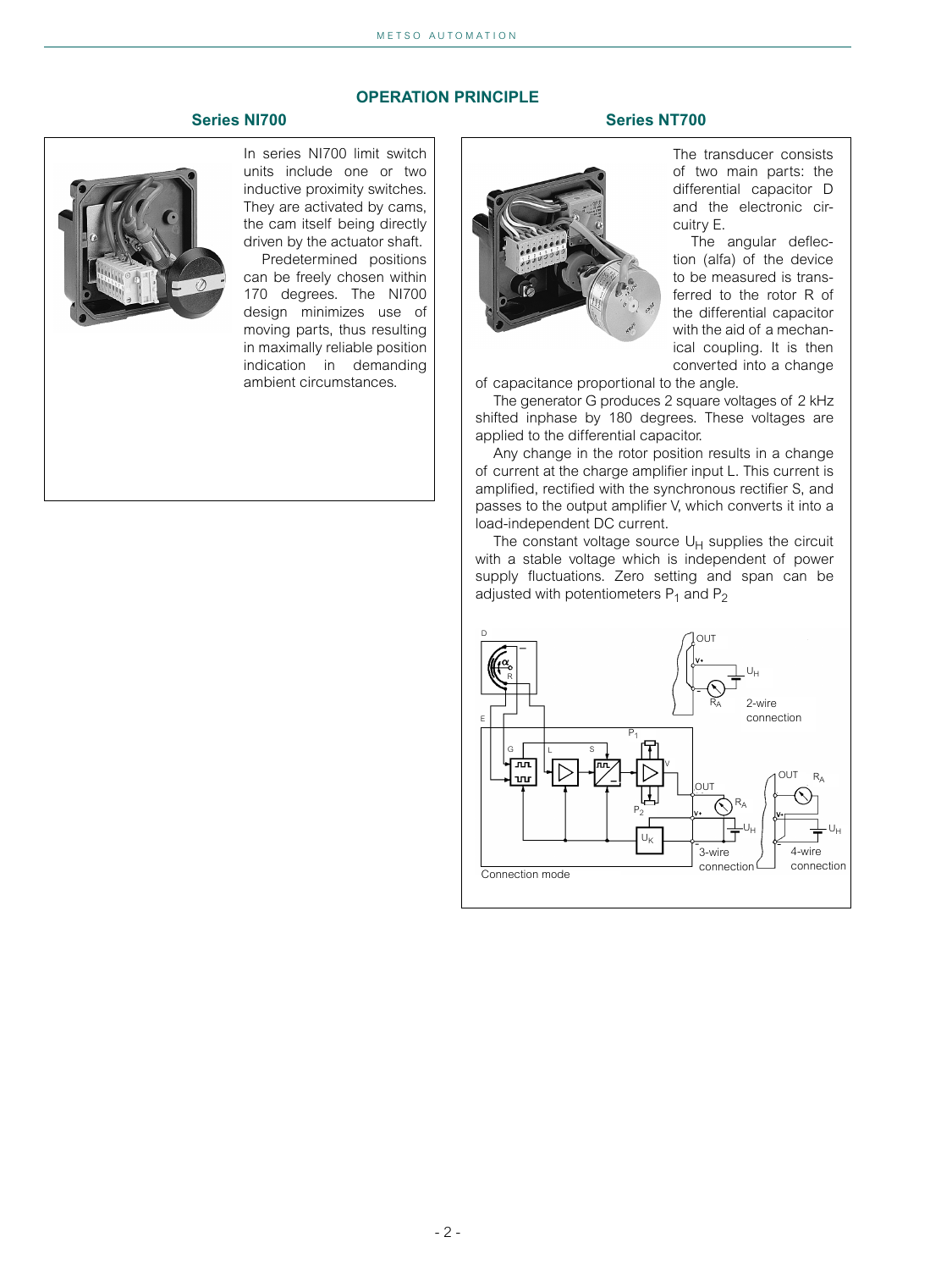#### **TECHNICAL SPECIFICATION**

#### **Code NT7211/S1:** 2-wire **Code NT7411/S1:** 3- or 4-wire Angle transducer type: KINAX 3W2 Output signal: 4 - 20 mA or 0 - 20 mA Ambient temperature: -25 … +70 °C / -13…+158 °F (Climate Class 3Z to VDI/VDE 3540) Rated voltage: 12 - 33 VDC (12 - 22 VDC, intrinsic safety according to ATEX II 2 G EEx ia IIC T6) Max. current consumption: Output signal +3 mA Permissible vibration: 5 g every 2 h, x, y and z;  $f \le 200$  Hz Temperature influence: ±0.3 %/10 K Housing (angle transmitter): Metal, cast aluminum, corrosion resistance finish Protection class: IP65 (NEMA4&4x) Materials: Equal to NI700 except cover Cover: Polycarbonate + aluminum Pointer: No<br>Basic accuracy:  $\pm 0.5\%$ Basic accuracy: Weight: Approx. 0.7 kg / 1.3 lbs Other versions: on request Switch type: Inductive proximity switch **Code 7201/XS1:** 2-wire; intrinsically safe according to ATEX II 2 G EEx ia IIC T6 Supply voltage:  $8 \text{ VDC}$  (Ri > 1 kOhm)<br>Output current: active face free:  $> 3 \text{ mA}$ Output current: active face free: active face covered: < 1 mA Nominal sensing range: 2 mm<br>Ambient temperature: -25 ...  $-25$  … +65 °C / -13 … +150 °F Protection class: Housing: IP65 (NEMA4&4x) Switches: IP67 Body: **Anodized aluminum, epoxy coated** Cover: Polycarbonate<br>
Internal parts: Stainless steel Stainless steel and plastic Pointer cover: Polycarbonate Sealing: Neopren and nitrile rubber Conduit entry: PG 13.5; ISO M20 or 1/2 NPT adapter Knockout additional entry: PG9 Switches hysteresis: < 2° Other sensors: on request Weight: 0.6 kg / 1.1 lbs

## **DIMENSIONAL DRAWINGS, mm /** *inch*



**NI700**



**NT700**